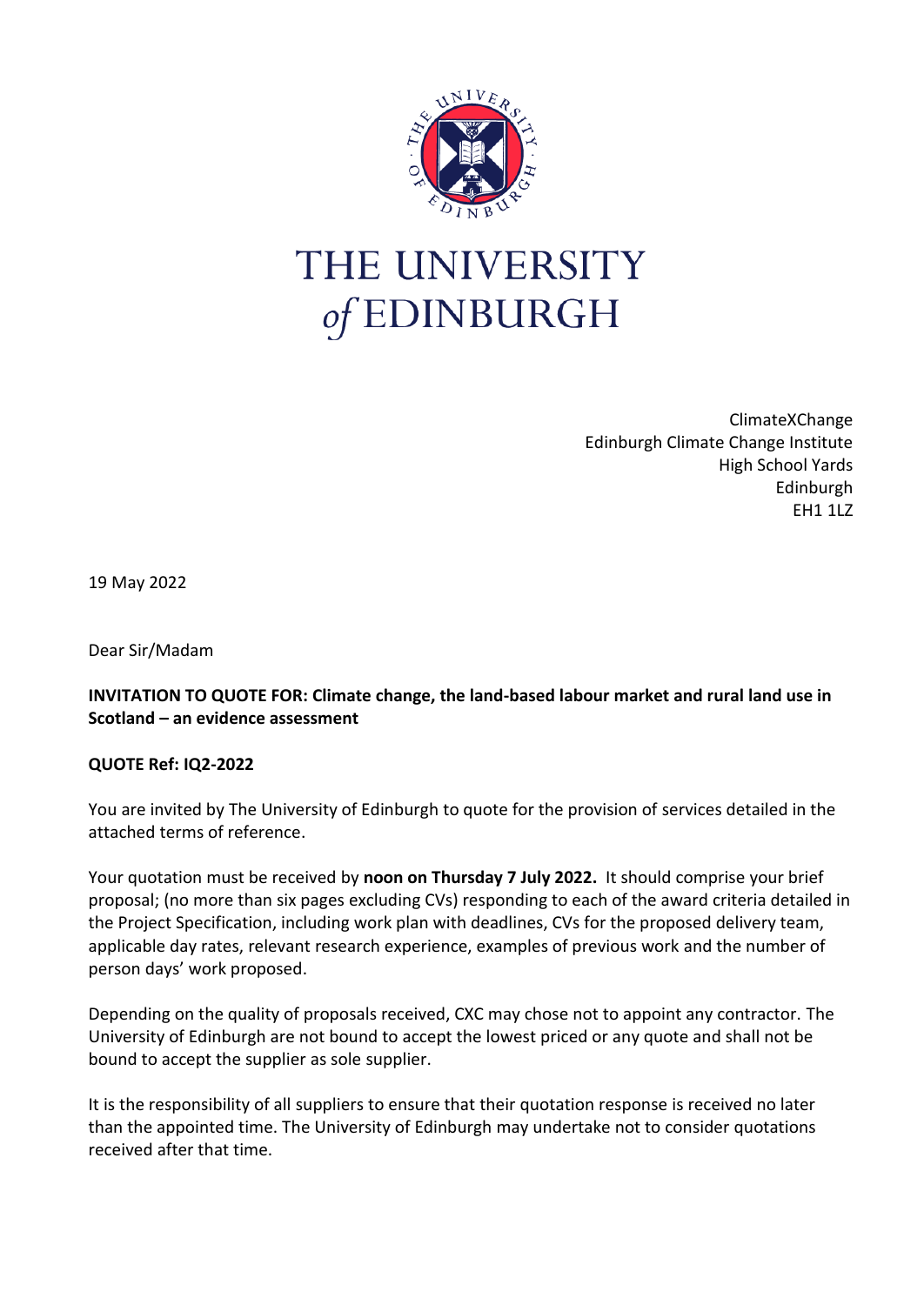Prices quoted shall remain firm for the duration of the contract. Value Added Tax (VAT) should be shown separately and the VAT registration number given.

The quotation will be evaluated using the following criteria and weightings:

Price 20% Quality 80%

| <b>Quality Criteria</b>          | Descriptor                                                                                                                                                                                | Weight |
|----------------------------------|-------------------------------------------------------------------------------------------------------------------------------------------------------------------------------------------|--------|
| Understanding                    | The proposal should include an introduction which demonstrates a clear                                                                                                                    | 20%    |
| the research                     | understanding of the research requirements, including:                                                                                                                                    |        |
| specification and<br>the policy  | The policy environment and the supporting role of research                                                                                                                                |        |
| environment                      | The cross-sectoral nature of the project                                                                                                                                                  |        |
|                                  | The need for this research                                                                                                                                                                |        |
|                                  | The research aim, and how the proposal will address this need                                                                                                                             |        |
| Research<br>methodology          | The proposal should demonstrate a high quality and workable research<br>methodology that will deliver the outputs in the required timescale, including:                                   | 25%    |
|                                  | How the evidence will be identified, reviewed and assessed                                                                                                                                |        |
|                                  | How the research objectives will be addressed<br>$\bullet$                                                                                                                                |        |
|                                  | The suitability, robustness and limitations of the methodology                                                                                                                            |        |
| Project                          | The proposal should:                                                                                                                                                                      | 15%    |
| management and<br>staff resource | Include a clear project plan, that captures:                                                                                                                                              |        |
|                                  | The key steps required to deliver the desired output<br>O<br>within scope and to time                                                                                                     |        |
|                                  | Reference $-$ where relevant $-$ to mechanisms for<br>$\circ$<br>compliance with regulations (e.g. GDPR)                                                                                  |        |
|                                  | Provide details of individual staff members who will work on this<br>project and demonstrate how they will meet the project<br>requirements, specifically their experience and expertise: |        |
|                                  | In research generally<br>O                                                                                                                                                                |        |
|                                  | In tasks specific to this research<br>O                                                                                                                                                   |        |
|                                  | In inter-disciplinary team-working<br>$\circ$                                                                                                                                             |        |
|                                  | Provide a commitment that named staff members will be<br>available to work on the contract if the bid is successful                                                                       |        |
|                                  | Set out the management arrangements for the project                                                                                                                                       |        |